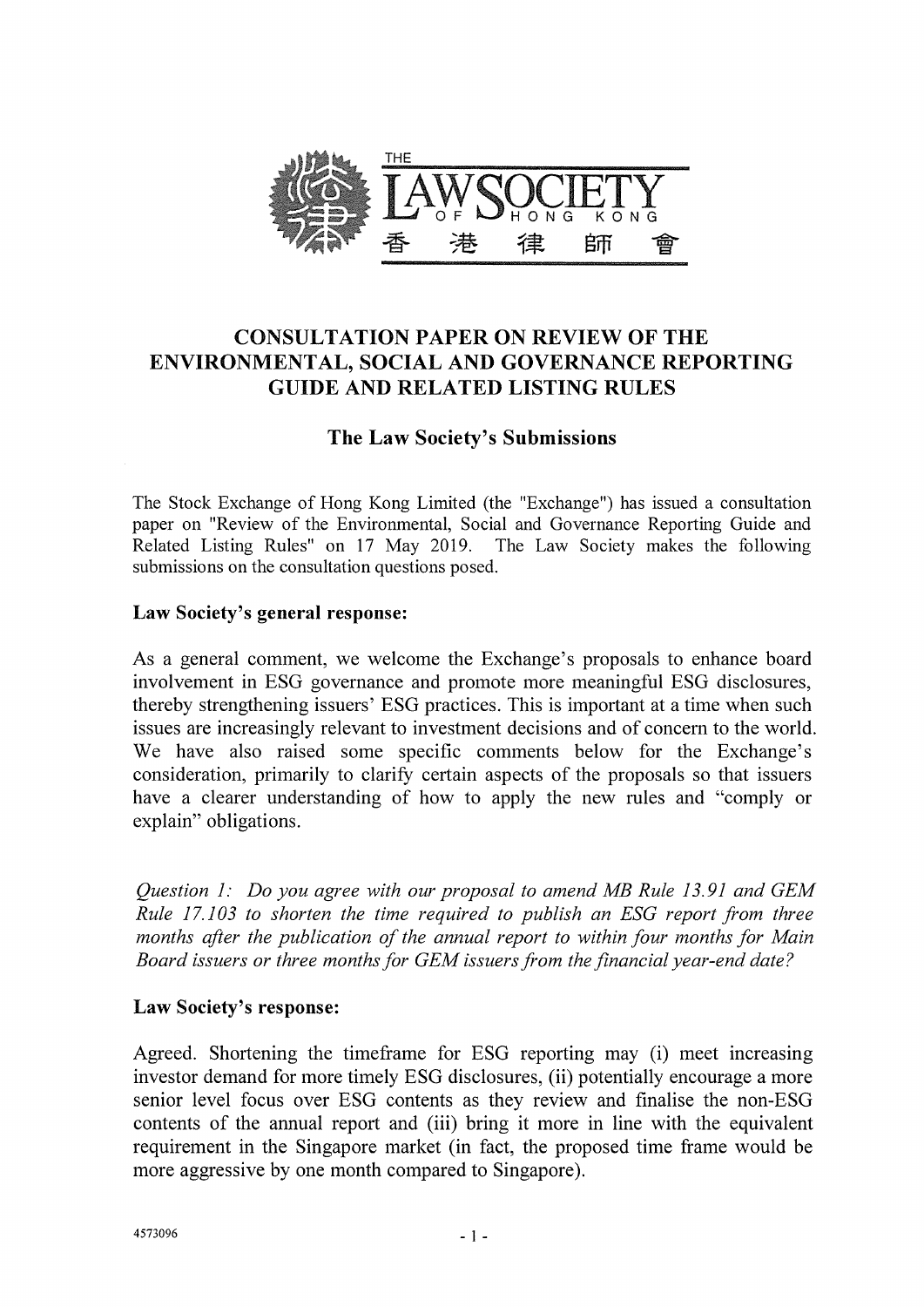However, issuers must be given sufficient time to adjust, gear up for and implement any changes or improvements to their ESG assessment processes and governance structure, and to set and take steps to achieve the new targets under the environmental KPIs, before the new requirements come into effect. Those 60% of the sample issuers referenced in the consultation paper may continue to early report but other issuers (especially smaller issuers with fewer resources) might find it difficult to compile the ESG reports in accordance with the new requirements in parallel with their annual reports.

For the above reasons, the Exchange should (in a similar manner to the 2016/2017 changes to the ESG guide) consider a phased implementation of the amendments so that issuers can become more familiar with the new requirements in phases and allocate resources accordingly. Further, given the technical nature of the new requirements, the Exchange can consider issuing further guidelines or checklists and provide specific training to those involved in preparing of the ESG report, such as financial department personnel, company secretaries and financial / compliance advisers, in addition to directors.

*Question 2: Do you agree with our proposal to amend the Listing Rules and the Guide to clarify that issuers are not required to provide printed form of the ESG report to shareholders unless responding to specific requests, but are required to notify shareholders shareholders that the ESG report has been published on the Exchange's and the issuer 's websites?* 

### Law Society's response:

Agreed.

### General

*Question 3: Do you agree with our proposal to amend the Guide to introduce Mandatory Disclosure Requirements?* 

#### Law Society's response:

Agreed.

#### Governance Structure

*Question 4: If your response to Question 3 is positive, do you agree with our proposal to introduce an MDR requiring a statement from the board containing the*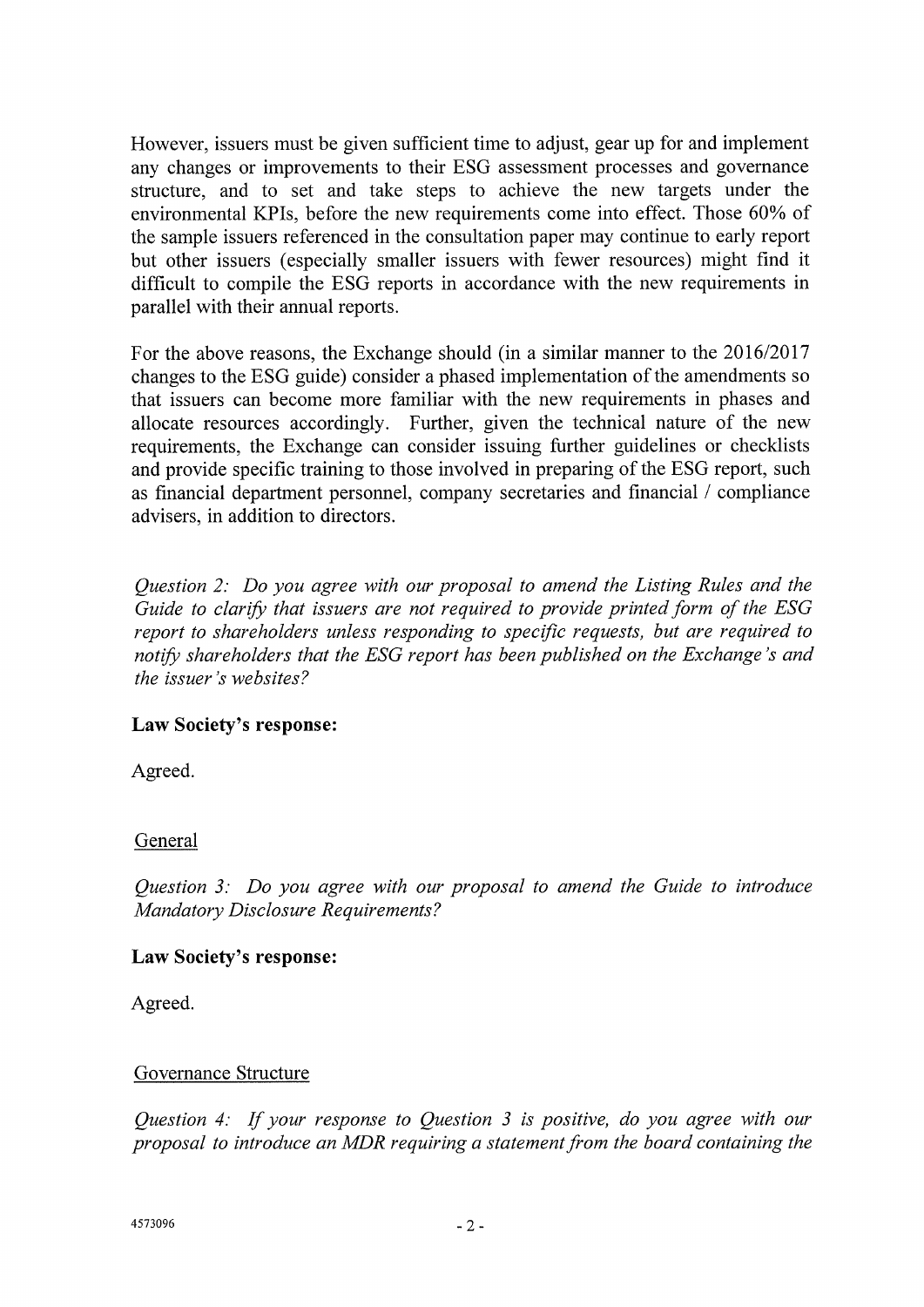## *following elements:*

- *(a) a disclosure of the board's oversight of ESG issues?*
- *(b) the process used to identify, evaluate and manage material ESG-related issues (including risks to the issuer 's businesses); and*
- *(c) how the board reviews progress made against ESG-related goals and targets?*

### **Law Society's response:**

Agreed. In particular, we believe the proposed requirement for the disclosure of how the board reviews progress made against ESG-related targets should result in a higher level of board scrutiny over ESG data and targets.

*Question 5: Do you agree with our proposal to set out in a note that the board statement should include information on the issuer's current ESG management approach, strategy, priorities and goals/targets and an explanation of how they relate to the issuer's businesses?* 

#### **Law Society's response:**

We agree with the substance of the note, but would like to clarify your intention of setting out this requirement in a note instead of in the MDR. Some of the disclosure items within the note do not appear to be an elaboration of the MDR, but are rather separate items.

### Reporting Principles

*Question 6: Do you agree with our proposal to amend the Guide to introduce an MDR requiring disclosure of an explanation on how the issuer has applied the Reporting Principles in the preparation of the ESG report?* 

#### **Law Society's response:**

Agreed, except that it may be difficult for issuers to explain (in a meaningful way) how the Reporting Principle relating to "Balance" has been applied. We propose the Exchange issues further guidance to ensure meaningful disclosure in this respect.

*Question 7: Do you agree with our proposal to amend the Reporting Principle on*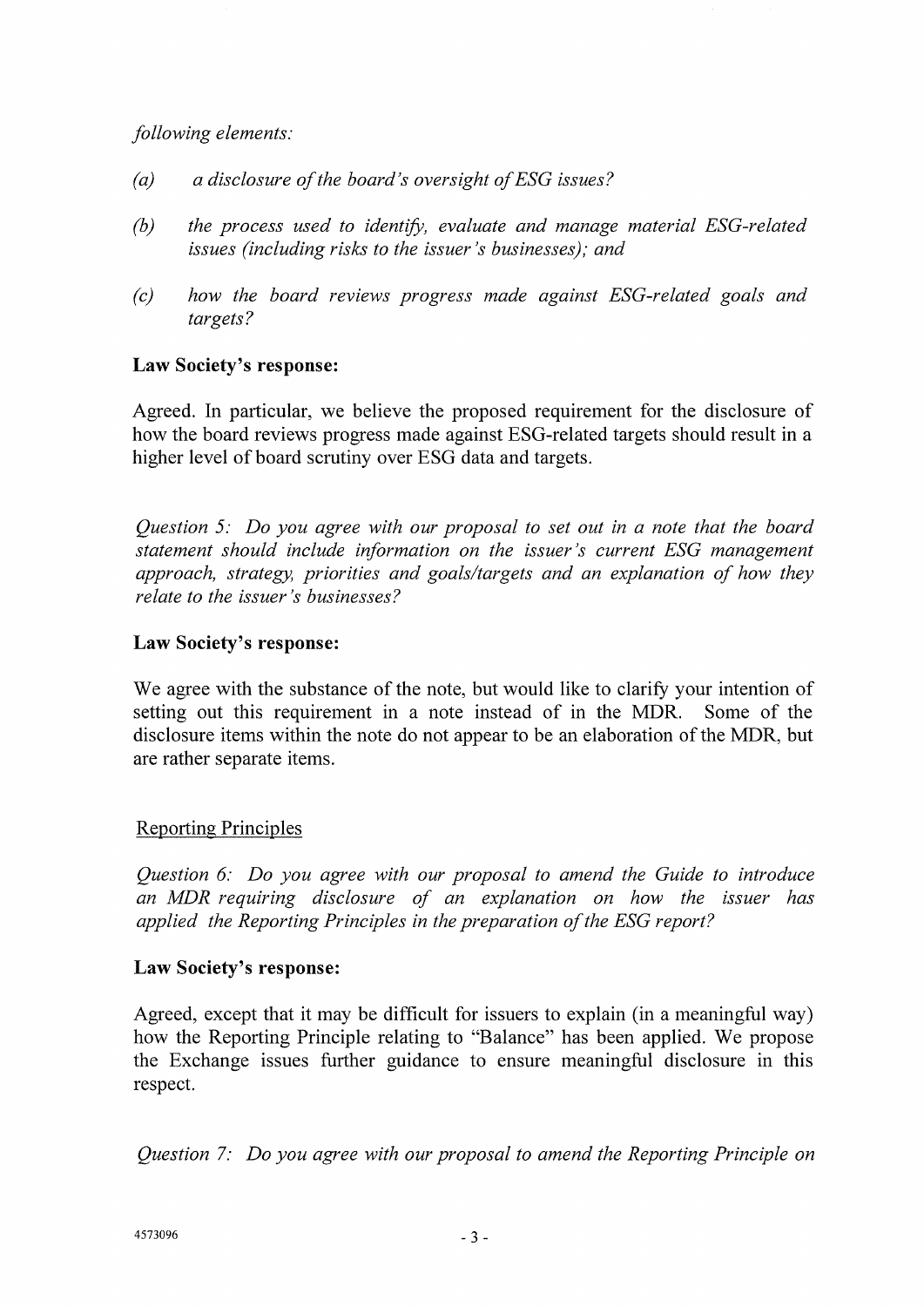*"materiality" to make it clear that materiality of ESG issues is to be determined by the board and that the issuer must disclose a description of significant stakeholders identified, the process and results of the issuer's stakeholder engagement (if any), and the criteria for the selection of material ESG factors?* 

# **Law Society's response:**

We note that the disclosure requirement relating to the Reporting Principle on "materiality" is mandatory, but the wording refers to a disclosure of "the process and results of stakeholder engagement (if any)". This appears to indicate that it is up to each issuer to decide whether and, if so, how to conduct stakeholder engagement, and a company may decide not to conduct any stakeholder engagement at all (for example, if it considers another method for assessing materiality to be more appropriate).

Please therefore consider if the mandatory disclosure should instead refer to the method for assessing materiality (with stakeholder engagement being a possible method). If the proposed wording is retained as a mandatory disclosure, please clarify whether any negative statement is required if no stakeholder engagement in fact took place during the year. We also suggest the Exchange provide further guidance on how "materiality" may be assessed.

*Question 8: Do you agree with our proposal to amend the Reporting Principle on "quantitative" to:* 

- *(a) require disclosure of information on the standards, methodologies, assumptions and/or calculation tools used, and source of the conversion factors used for the reporting of emissions/energy consumption (where applicable); and*
- *(b) clarify that while KPIs for historical data must be measurable, targets may be expressed by way of directional statements or quantitative descriptions?*

### **Law Society's response:**

Agreed. To provide investors with more meaningful comparison of historical data, we suggest providing examples of "comparative data" as disclosure guidance for issuers, e.g. comparing the same data of the issuer in the past three years, comparing the issuer-specific data against industry averages or international standards.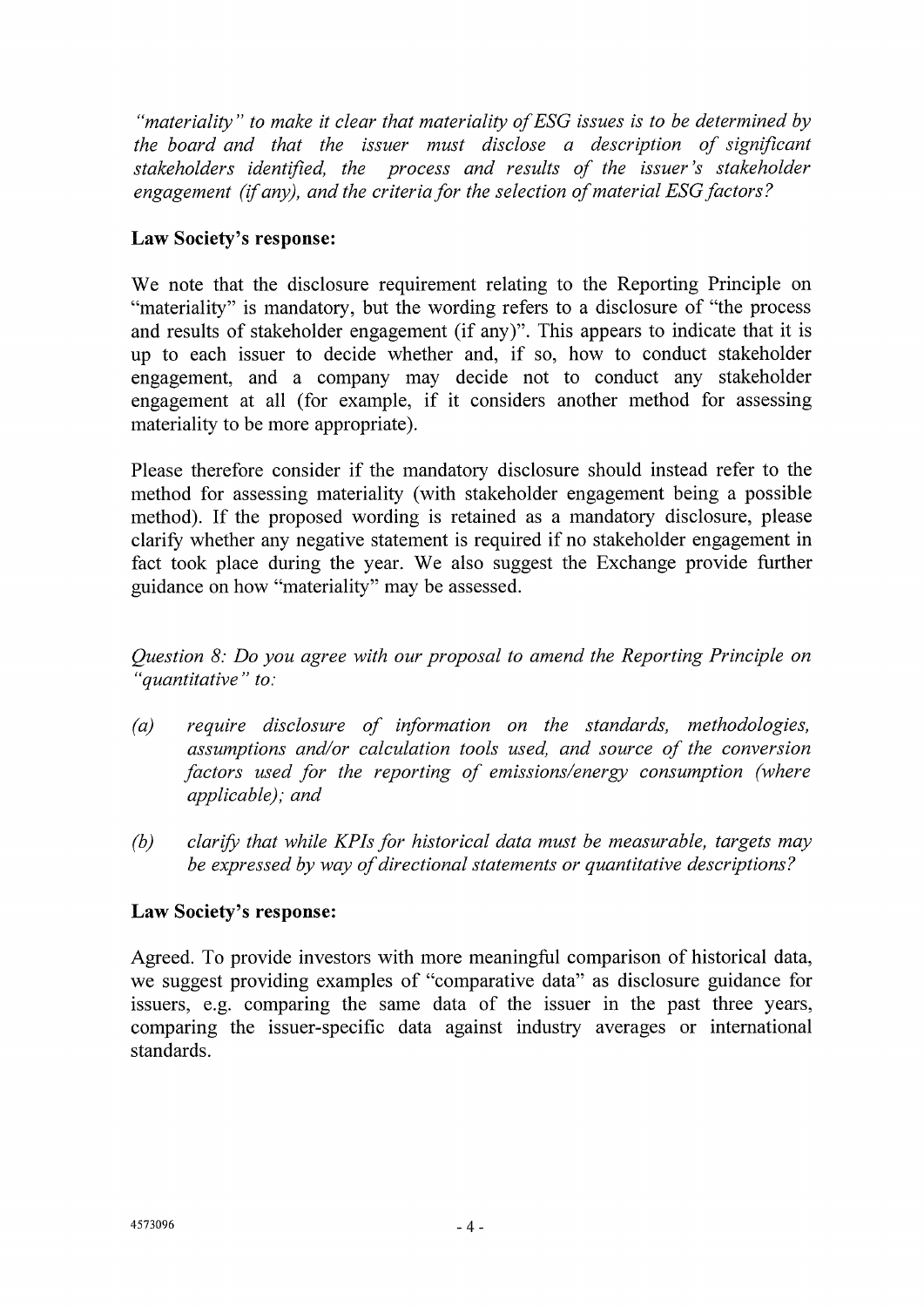## Reporting Boundary

*Question 9: Do you agree with our proposal to amend the Guide to include an MDR requiring an explanation of the ESG report's reporting boundary, disclosing the process used to identify the specific entities or operations that are included in the ESG report?* 

### **Law Society's response:**

Agreed, although we suggest adding that the description of the process should require a brief outline of the factors taken into account in determining which entities or operations are included in the ESG report.

# Climate Change

*Question 10: Do you agree with our proposal to introduce a new Aspect A4 requiring:* 

- *(a) disclosure of policies on measures to identify and mitigate the significant climate-related issues which have impacted, and those which may impact the issuer; and*
- *(b) a KPI requiring a description of the significant climate-related issues which have impacted, and those which may impact the issuer, and the actions taken to manage them?*

### **Law Society's response:**

Agreed.

However, as the wording is very broad (covering any significant climate-related issues which *may* impact the issuer), please confirm whether an issuer who does not face specific climate-related issues (e.g. beyond a natural disaster of global scale) will be allowed, instead of complying with such disclosure requirements, to explain that there are no such issues specific to it.

We note from the consultation paper that climate-related issues could include change in policies, laws / regulations and market behaviour that increases costs, as well as natural disasters. We suggest the scope of such issues be clarified in an FAQ.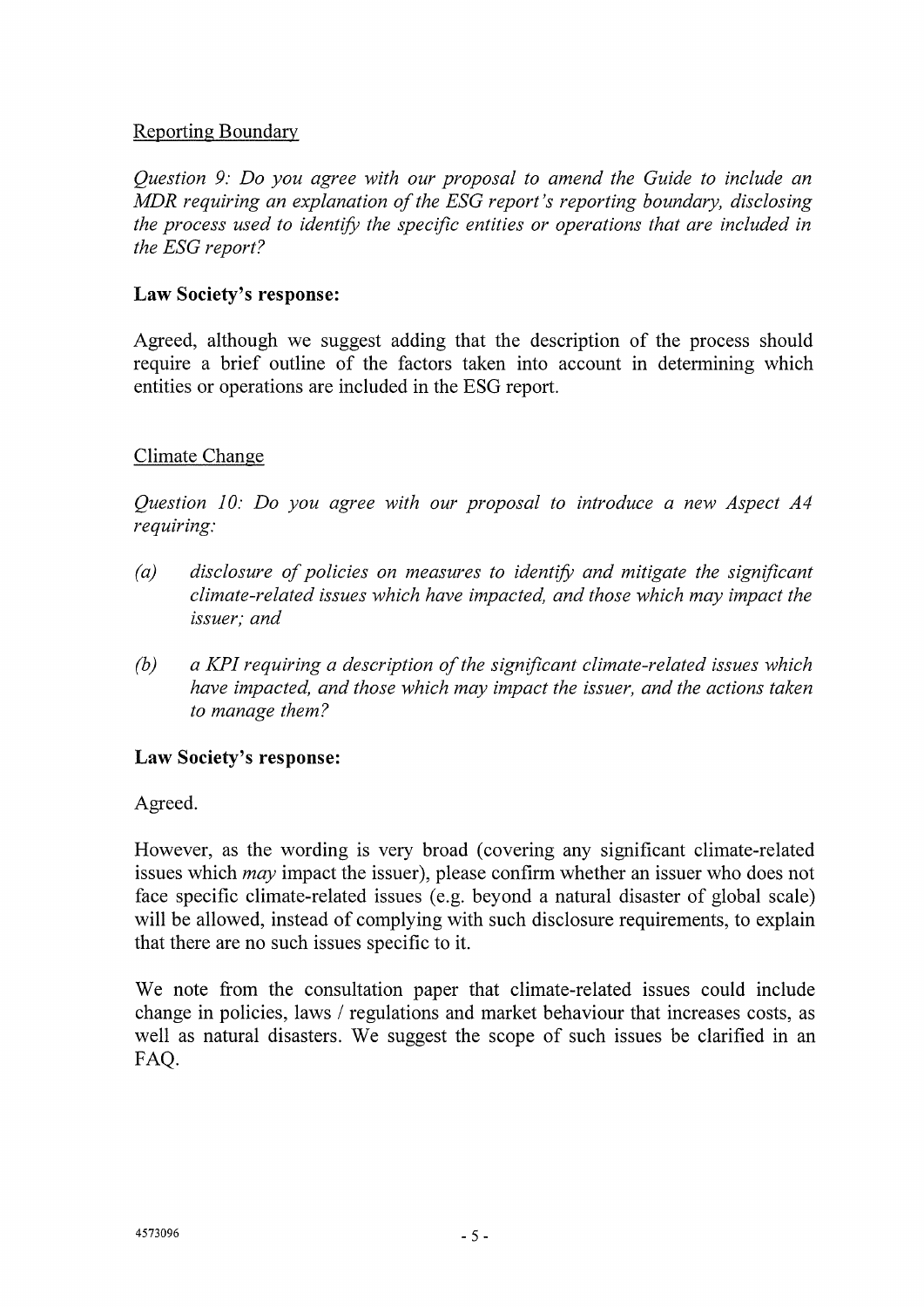# Targets

*Question 11: Do you agree with our proposal to amend the Environmental KPIs to require disclosure of a description of targets set regarding emissions, energy use and water efficiency, waste reduction, etc. and steps taken to achieve them?* 

## **Law Society's response:**

Agreed.

# GHG Emissions

*Question 12: Do you agree with our proposal to revise an Environmental KPI to require disclosure of Scope 1 and Scope 2 GHG emissions?* 

### **Law Society's response:**

Agreed.

*Question 13: Do you agree with our proposal to upgrade the disclosure obligation of all Social KPIs to "comply or explain"?* 

### **Law Society's response:**

Agreed.

### Employment Types

*Question 14: Do you agree with our proposal to revise a KPI to clarify*  "employment types" should include "full- and part-time" staff?

### **Law Society's response:**

Agreed. Please also consider including other types of engagement relationship, such as independent contractor.

### Rate of Fatalities

*Question 15: Do you agree with our proposal to amend the KPI on fatalities to require disclosure of the number and rate of work-related fatalities occurred in each of the past three years including the reporting year?*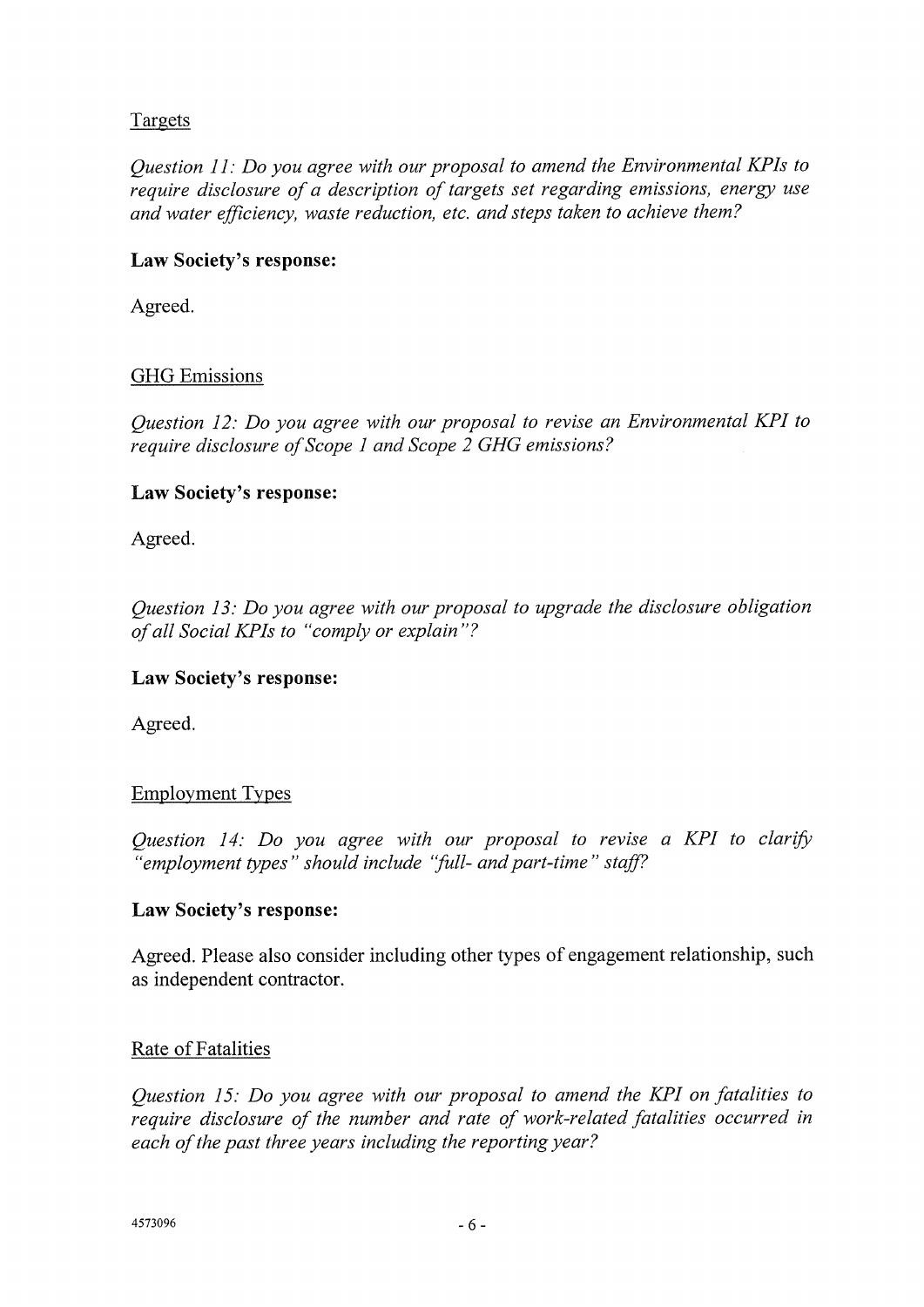## **Law Society's response:**

Agreed.

## Supply Chain Management

*Question 16: Do you agree with our proposal to introduce the following new KPIs in respect of supply chain management?* 

- (a) Description of practices used to identify environmental and social risks *along the supply chain, and how they are implemented and monitored.*
- *(b) Description of practices used to promote environmentally preferable products and services when selecting suppliers, and how they are implemented and monitored.*

#### **Law Society's response:**

Agreed.

## Anti-corruption

*Question 17: Do you agree with our proposal to introduce a new KPI requiring disclosure of anti-corruption training provided to directors and staff?* 

### **Law Society's response:**

Agreed, and it could be categorised into training given to directors / senior management and general staff. In addition, we suggest expanding the scope to include training on money laundering and counter-terrorist financing as these are often considered together with anti-corruption in the context of ESG.

*Question 18: Do you agree with the proposal to revise the Guide's wording on independence assurance to state that the issuer may seek independent assurance to strengthen the credibility of ESG information disclosed; and where independent assurance is obtained, the issuer should describe the level, scope and processes adopted for assurance clearly in the ESG report?* 

### **Law Society's response:**

Agreed. The Exchange could also consider requiring the disclosure of the name of